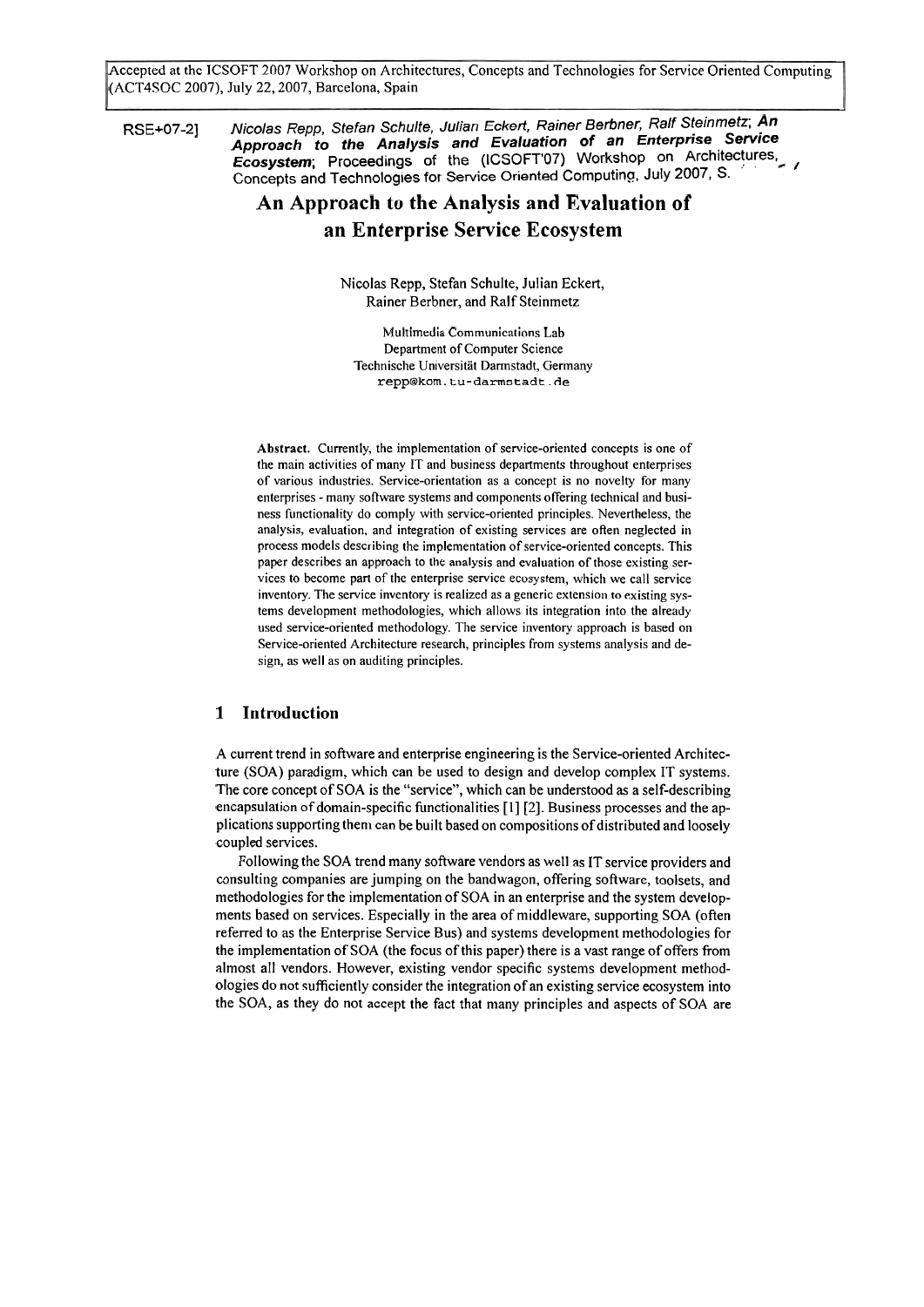already in use. Furthermore, many software systems and components in use offer technical and business functionalities that already comply with service-oriented principles. Those existing service have to be found and integrated into the SOA.

In this paper, we describe an approach to the analysis and evaluation of an existing enterprise service ecosystem and its services, which we call "service inventory" according to the concept of the inventory process in financial accounting. Parts of the approach are the result of a research project in cooperation with an industry partner. The goal of this research was not to create "yet another" systems development methodology but to develop a generic enhancement of existing SOA systems development methodologies. Furthermore, the development of a tool for the analysis and evaluation of services ("auditing of services") was also an objective. Intension behind the tool was to allow the creation of a service inventory by an experienced third party in a timely manner. Both the approach itself and the tool have to be customized with respect to data models and terminology in order to fulfill the needs of a particular enterprise.

The rest of this paper is structured as follows. In the next section, we will provide definitions important for the further understanding of the paper. The successive section introduces aspects of service-orientation, which are the foundation of the evaluation framework included in our service inventory approach. The service inventory approach is described in a separate section based on a generic process, which can be part of existing commercial systems development methodologies. The paper closes with a conclusion and an outlook on future work.

# **2 Basics and definitions**

#### 2.1 Services and business processes

As already discussed in the introduction, we define services as self-contained encapsulations of domain-specific functionalities. The whole of services, which can be used by an enterprise, is referred to as "enterprise service ecosystem", which includes both internal services and services obtained from external sources. The services can be composed to execution plans containing the functionality of the business process **[3]** [4] and subsequently be executed by a business process engine. The possibility of a mapping between business processes and services offering the needed functionalities are a precondition for our work. We will not further discuss this topic in this paper.

Every relationship between a service provider and a service requester, no matter if a service provider is internal or external, has to be documented in the form of a contract, a so-called Service Level Agreement (SLA), describing the most important aspects of the relationship. This contract can be explicit, i.e., described in a dedicated document, or implicit by simply using a given service. Especially in business critical processes the management and enforcement of SLAs is crucial **[5].** SLAs can be Part of the data, which is examined during the service inventory process.

#### **2.2** Service inventory

According to the common understanding of the term "inventory" in accounting as both "a detailed list of all the items in stock" and the "making (of) an itemized list ..." (fol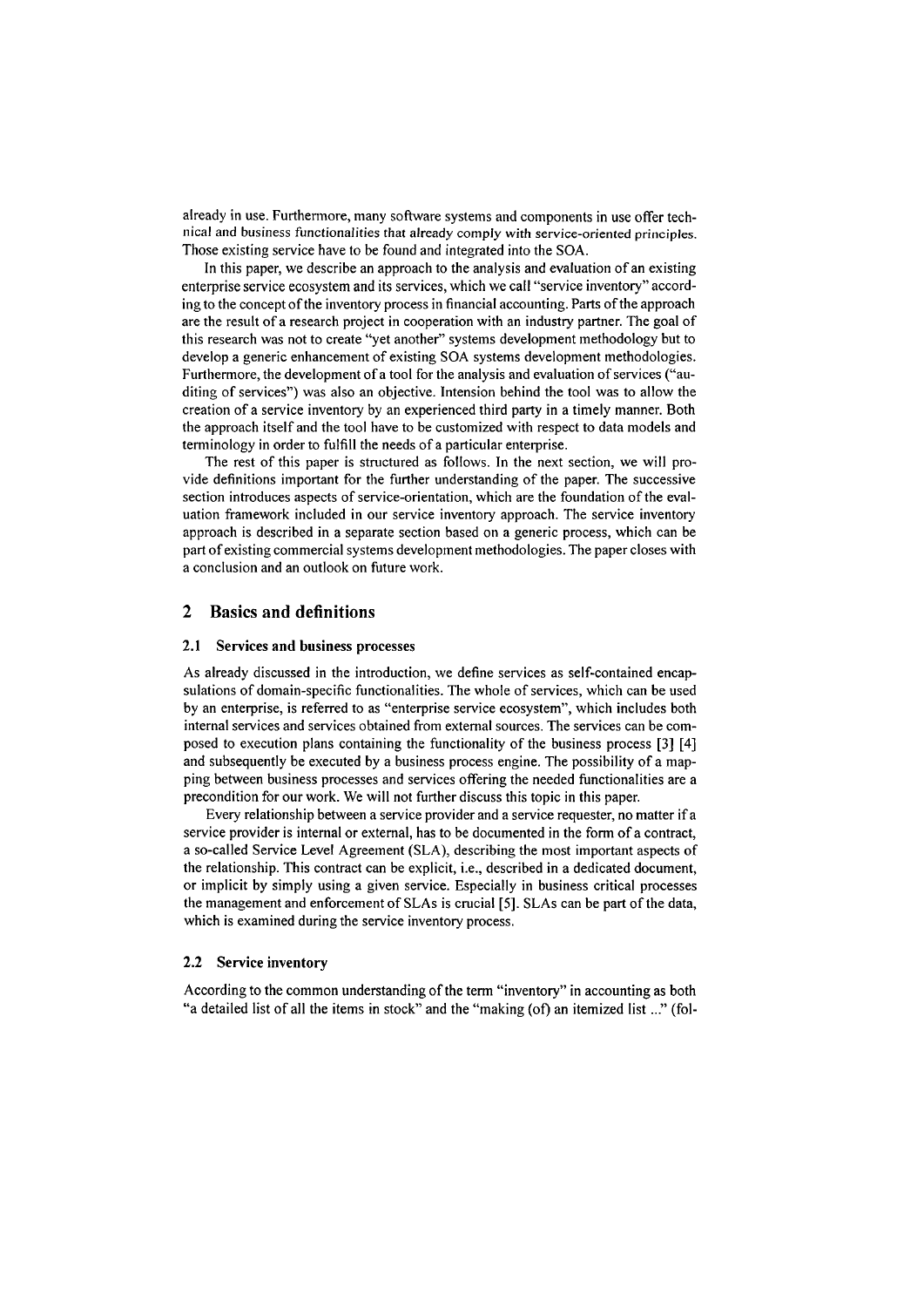lowing the definition of the term in WordNet), we also use the term "inventory" in this paper both for the process of taking stock as well as for the result of this process.

If applied to the concept of an enterprise service ecosystem, services (here: services provided by the enterprise in scope) also can be seen as intangible assets of an enterprise, which have to be valued. The stocktaking of existing services, their analysis, and evaluation is therefore called "service inventory". Depending on the point in time and the frequency of a service inventory, we can distinguish between a periodic (i.e., annual or project initiated service inventory) and a perpetual service inventory (i.e., continuous tracking of services). We assign no monetary value to a service during the service inventory. Instead, the value of a service is measured based on its ability to be integrated in the SOA, which should be implemented by the enterprise. To be more precise, the measurement is founded on the assessment of several aspects of services, which are discussed in the next sections.

In addition to the definition of the service inventory process, a service inventory also describes the result of the taking stock process. Therefore, the service inventory also represents a listing of all services at a given point in time. It can be managed by a service repository. The description of services itself as well as the format of the listing of services is out of scope of this paper. We will focus on the service inventory as a process for the rest of the paper.

## **3 Service aspects**

This section about service aspects describes the foundation for the service inventory process. Based on the aspects given in Table **1,** the ability of integration in a SOA is analyzed and evaluated. The service aspects were derived from different sources, i.e., the common principles of service-orientation presented by Er1 *[6],* the rules for architectural design of enterprise IT by Voß et al. [7], the standardized specification of business components by Ackermann et al. [SI, as well **as** from our experience in SOA projects.

Of further importance is the documentation of a service. It is the foundation for all the aspects mentioned above - without a sufficiently complete and comprehensible documentation the assessment of the services is not possible. To improve the usability of the service inventory process we created a criteria catalog, which represents the content and intension of the given service aspects. Every criterion is formulated as a question, which can be easily answered based on a given range of possible answers (mostly "yes"/"no", where "no" signalizes a deviation from the targeted state).

# **4 Our approach to the analysis and evaluation of services**

In this section, we describe the service inventory process. As a foundation for the service inventory process, we will also present a generic Systems development process with respect to the implementation of SOA, in which the service inventory process can be integrated.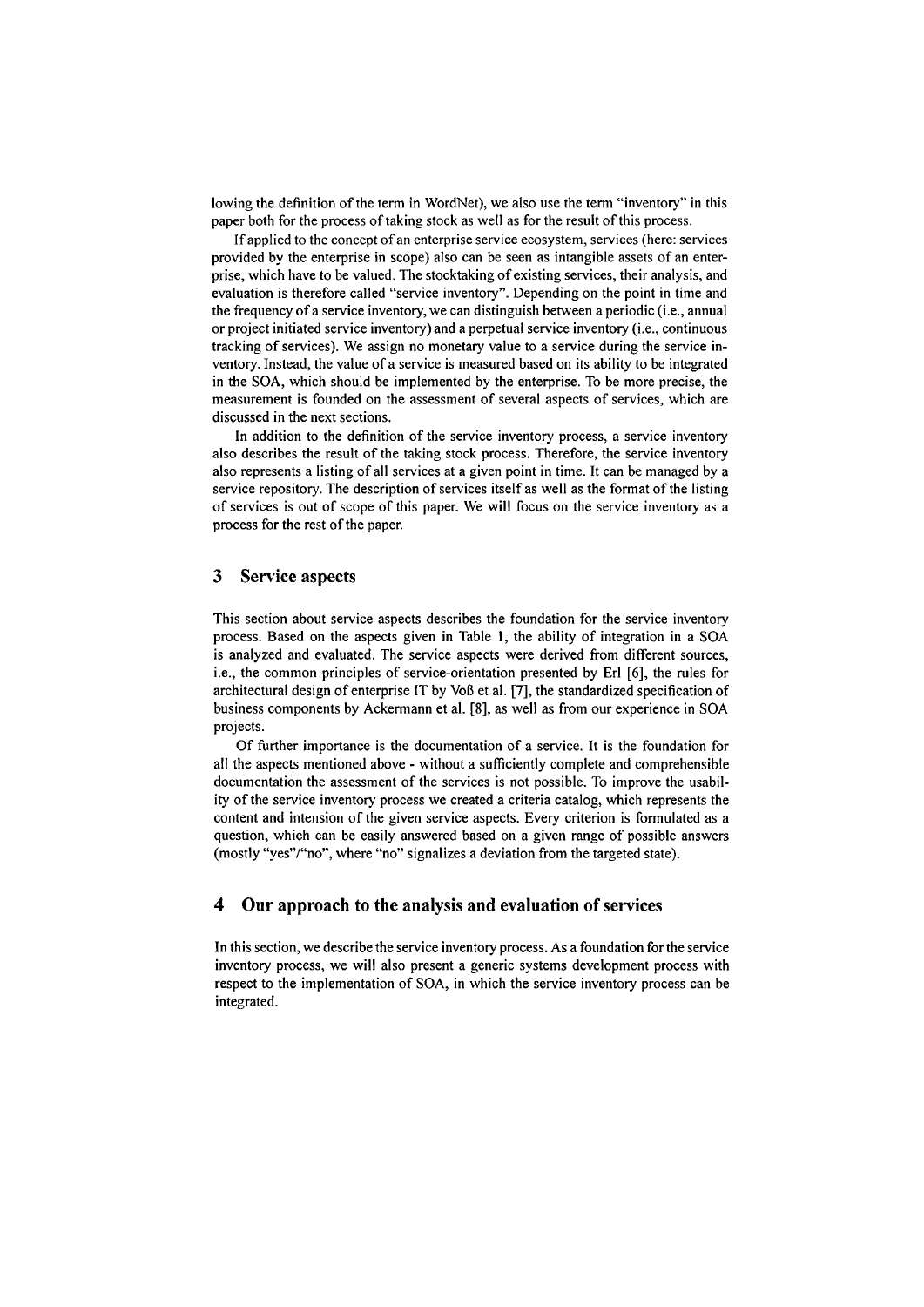| Service aspect            | Description                                                                                                                                                                                                                                                                                                                                                                                              |
|---------------------------|----------------------------------------------------------------------------------------------------------------------------------------------------------------------------------------------------------------------------------------------------------------------------------------------------------------------------------------------------------------------------------------------------------|
| Reusability               | Describes the ability of a service to be used without changes in different<br>scenarios than the ones it was specified for. Only changes in the parame-<br>terization of the service are acceptable.                                                                                                                                                                                                     |
| Granularity               | Depicts the functional range as well as the complexity of a service. Ser-<br>vices of coarse granularity offer functionalities of an entire business do-<br>main, e.g., the implementation of an entire business process, whereas<br>services of fine granularity offer base functionalities useful in various<br>scenarios.                                                                             |
| Autonomy                  | Characterizes the independence of a service from other services as<br>well as from other resources. Furthermore, autonomy also describes the<br>uniqueness of a service with respect to its functionality, i.e., there are no<br>two services in one enterprise service ecosystem with the same function-<br>ality.                                                                                      |
| Context independence      | Describes the property of a service to operate without any context or state<br>information. Every call/execution of the service provides the needed in-<br>formation to operate. There is no keeping of state information or session<br>concept. Furthermore, a service has to offer compensating functionali-<br>ties in order to be independent from external intervention in case of an<br>exception. |
| Degree of coupling        | Specifies an additional measurement for the independence of a service,<br>aiming towards a preferably loose coupling of services, <i>i.e.</i> , services can<br>be exchanged on the fly without the consideration of any dependencies.                                                                                                                                                                   |
| <b>Information</b> hiding | Neither information about technical details of the implementation nor<br>information with business or security critical character should be visible<br>to service requesters, especially if the service requesters are from outside<br>the enterprise.                                                                                                                                                   |
| Discoverability           | Characterizes the need to document a service and make it identifiable in<br>order to be found. Additionally, discoverability is also crucial in order<br>to avoid parallel developments of the same functionalities in different<br>departments or the unnecessary purchase of services due to the lack of<br>knowledge.                                                                                 |

**Table** 1. Service aspects as the foundation for the service inventory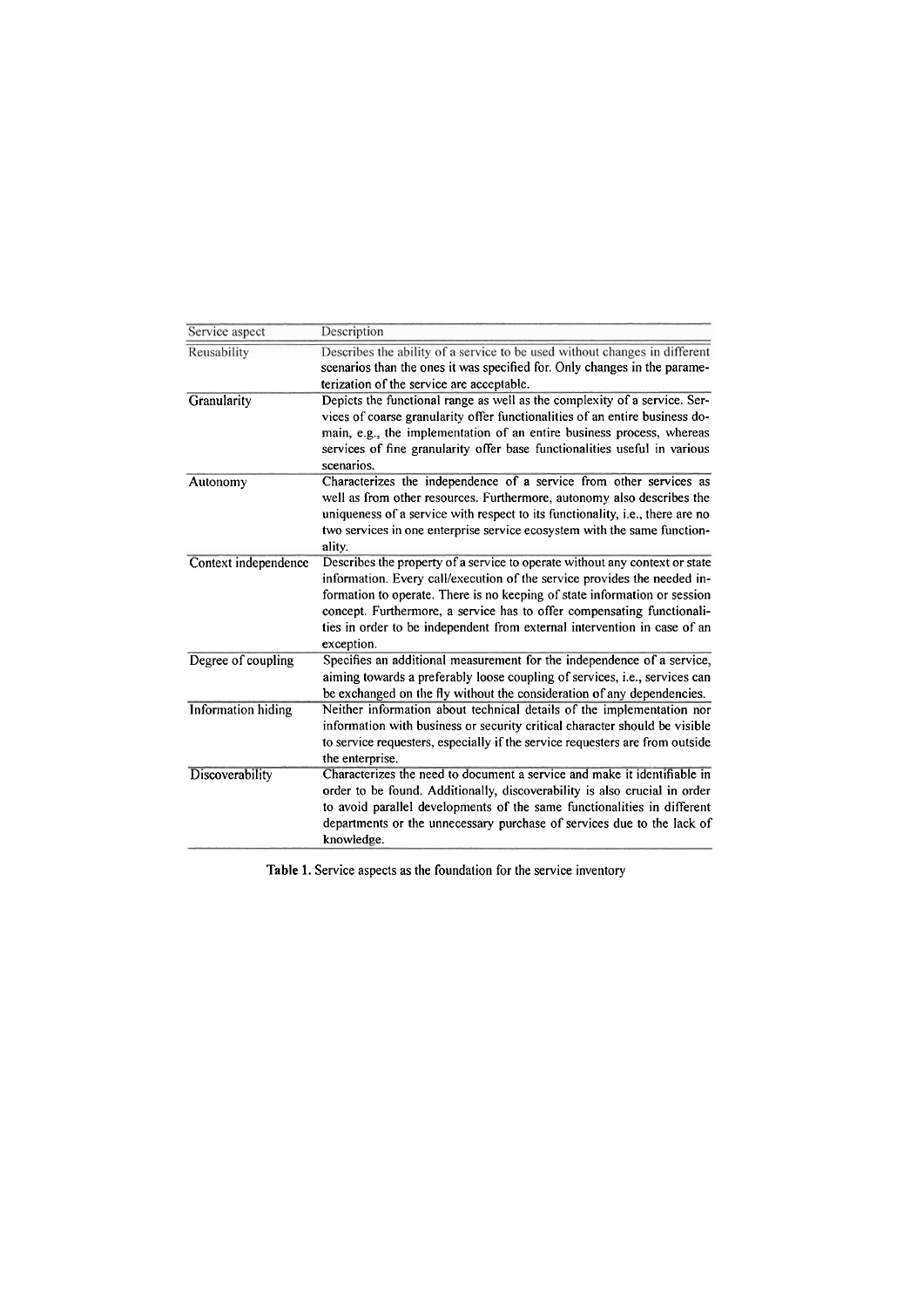#### 4.1 Prerequisites for the approach

In order to apply the phases of the service inventory process to a given situation, we need a sufficiently complete set of data about the service in scope. In contrast to the inventory process known in accounting, we need a description of the subject we are looking at because of its intangible character.

Based on experience fiom projects in the finance and telecommunications sector, we observed that the following information about a service is usually available for an assessment:

- Non-formal description of the service functionality.
- Description of both service provider and service requester.
- Service Level Agreements describing the non-functional properties a service provider is willing to offer.

Furthermore, the following information is helpful, if available:

- $-$  Formal description of the service functionality, e.g., in form of a semantically enhanced interface description.
- Description of prospective service requesters and usage scenarios.
- Classification of the service based on a service model used by the enterprise.
- Documentation about the business processes, in which the services are/can be used.

It is not always possible to start the service inventory process with a complete set of the information described above. In case of missing or ambiguous information with respect to the service aspects, interviews or walkthroughs of the documentation in cooperation with members of staff should be used to gather the missing information.

### **4.2 A** generic systems development approach for the implementation of **SOA**

As we stated before, the service inventory process is not a standalone process. It has to be embedded in an existing systems development methodology for the implementation of SOA and respective process. Therefore, we will first present a generic systems development process in which the service inventory can be integrated. For this purpose, we analyzed different vendor specific systems development methodologies for the implementation of SOA, which we worked with before, i.e., methodologies, and processes of IBM, Software AG, and IDS Scheer. Based on the similarities of the models and the basic phases of the systems development processes discussed in Software Engineering and Systems Development literature (e.g., [9] and **[IO]),** we derived a simple generic process for the implementation of SOA, taking full account of the given service ecosystem. Both the generic process and the service inventory process are modeled using the Business Process Modeling Notation (BPMN) [I I], a standard for the description of business processes broadly used in the area of SOA, in order to simplify the integration with processes of different vendors or those already used by the enterprise.

The generic systems development process consists of five core phases, which all are sub-processes themselves (see Figure 1). For simplification, we do not model iterations of single phases or sub-processes as parts of the process in this Paper, but they are possible and valid in our process. The analysis phase is depicted in-depth, **as** the service inventory process is part of it. The phases of the process are described in Table 2 in more detail.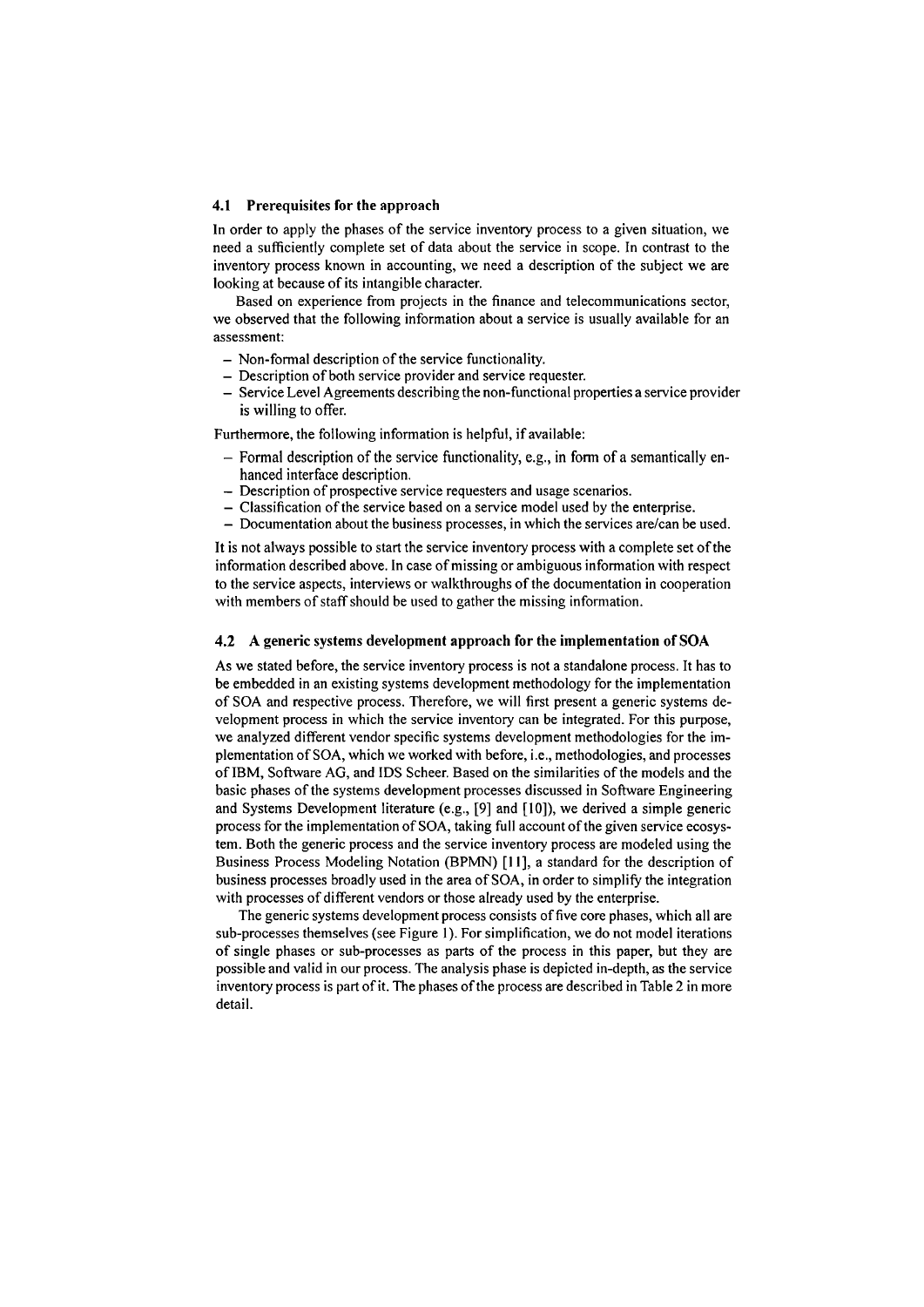| Phase                           | Description                                                                                                                                                                                                                                                                                                                                                                                                                                                                                                                                                                                                                                                                                                                                                                                               |
|---------------------------------|-----------------------------------------------------------------------------------------------------------------------------------------------------------------------------------------------------------------------------------------------------------------------------------------------------------------------------------------------------------------------------------------------------------------------------------------------------------------------------------------------------------------------------------------------------------------------------------------------------------------------------------------------------------------------------------------------------------------------------------------------------------------------------------------------------------|
| Initiation and planning         | In this initial phase, problems with respect to the business and its pro-<br>cesses are identified. The identification as well as the following sketch-<br>ing of a solution based on SOA is done on a high level, which is not<br>sufficient for an implementation. If in this phase the decision is made to<br>start a SOA-based project, further scoping and resource planning has to                                                                                                                                                                                                                                                                                                                                                                                                                  |
| Analysis                        | be carried out, e.g., staffing, budgeting, or the planning of milestones.<br>Subsequent to the initiation and planning phase, the business needs and<br>processing requirements as well as the as-is situation of both the business<br>processes and the underlying enterprise architecture have to be examined<br>in detail during the analysis phase. In this phase, a service inventory has<br>to be performed to get an overview of services already in use, which<br>could be integrated into the solution.                                                                                                                                                                                                                                                                                          |
| service compositions            | Design of services and Based on the results of the analysis, we now can design services and<br>compositions of services in order to implement the needed business pro-<br>cesses. During this phase, not only new services have to be designed.<br>Moreover, the focus of a service-oriented approach is on the reuse of ex-<br>isting services. Both the existing and new services are combined in the<br>form of service compositions, i.e., parts lists forming blueprints of the<br>business processes to be implemented.                                                                                                                                                                                                                                                                             |
| Implementation                  | The blueprints and designs of business processes, service compositions,<br>and services from the last phase are implemented in this phase. The<br>implementation is realized on different levels of abstraction. Services<br>are implemented for example using traditional programming languages<br>and Web Service technology. Furthermore, service compositions also<br>have to be implemented in a format, which is machine-readable and -<br>interpretable. For this purpose, higher level composition languages are<br>used, e.g., the Business Process Execution Language (BPEL) in the Web<br>Service domain [12]. Service implementations and execution plans of<br>business processes based on services, which can be processed by busi-<br>ness process engines, are the outcome of this phase. |
| Service operation<br>management | and As the last phase of the generic systems development process for the<br>implementation of SOA, we describe the service operation and manage-<br>ment phase. This phase contains aspects of both a systems development<br>process and a service lifecycle model. In this phase, the set of services<br>implementing business functionalities is executed. The monitoring and<br>measurement of the execution often results in a need for improvement<br>and optimization of the developed system, so that additional iterations of<br>the systems development process have to be performed.                                                                                                                                                                                                            |

Table 2. Phases of the generic systems development process for the implementation of SOA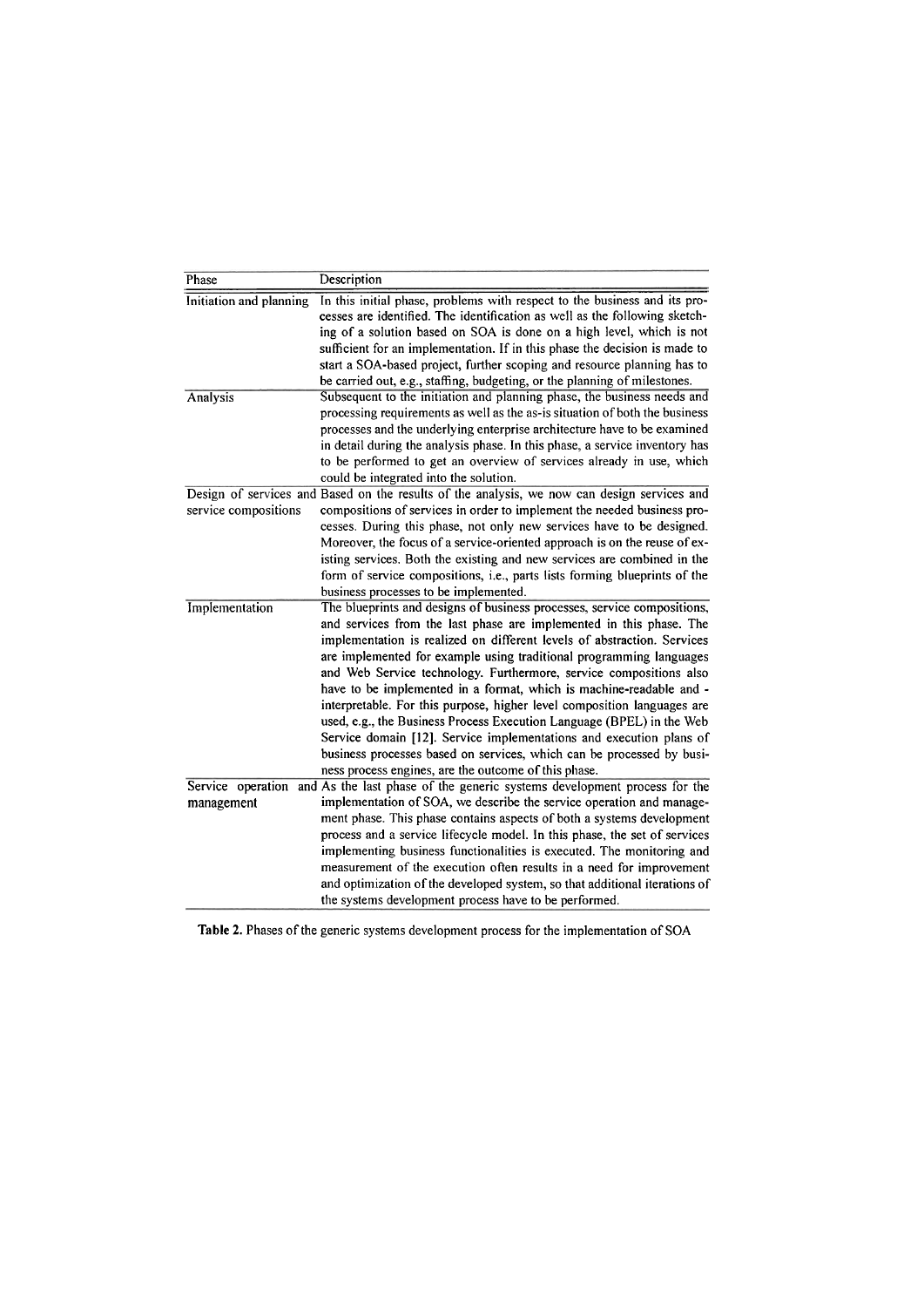

**Fig.** 1. Generic systems development process for the implementation of SOA

## **4.3** Phases of the service inventory process

As stated in the previous section, the service inventory process is part of the analysis phase in the generic systems development process for the implementation of SOA. We can distinguish four phases of the service inventory process, which are depicted in Figure 2. An in-depth description of the single phases is subject of Table **3.** The result of the

| Scope definition | Completion of the<br>criteria catalog | Analysis of<br>deviations | Aggregation of<br>findings |  |
|------------------|---------------------------------------|---------------------------|----------------------------|--|
|                  |                                       |                           |                            |  |

Fig. 2. Overview of the service inventory process

service inventory process can be directly used for the design of a SOA-based system, as it describes services, which can be reused. The four phases are intentionally kept generic in order to allow the adaptation to the current project context. Unfortunately, there are also no generally accepted recommendations for service aspects, e.g., for the granularity of a service, which could be used as a guide for the process.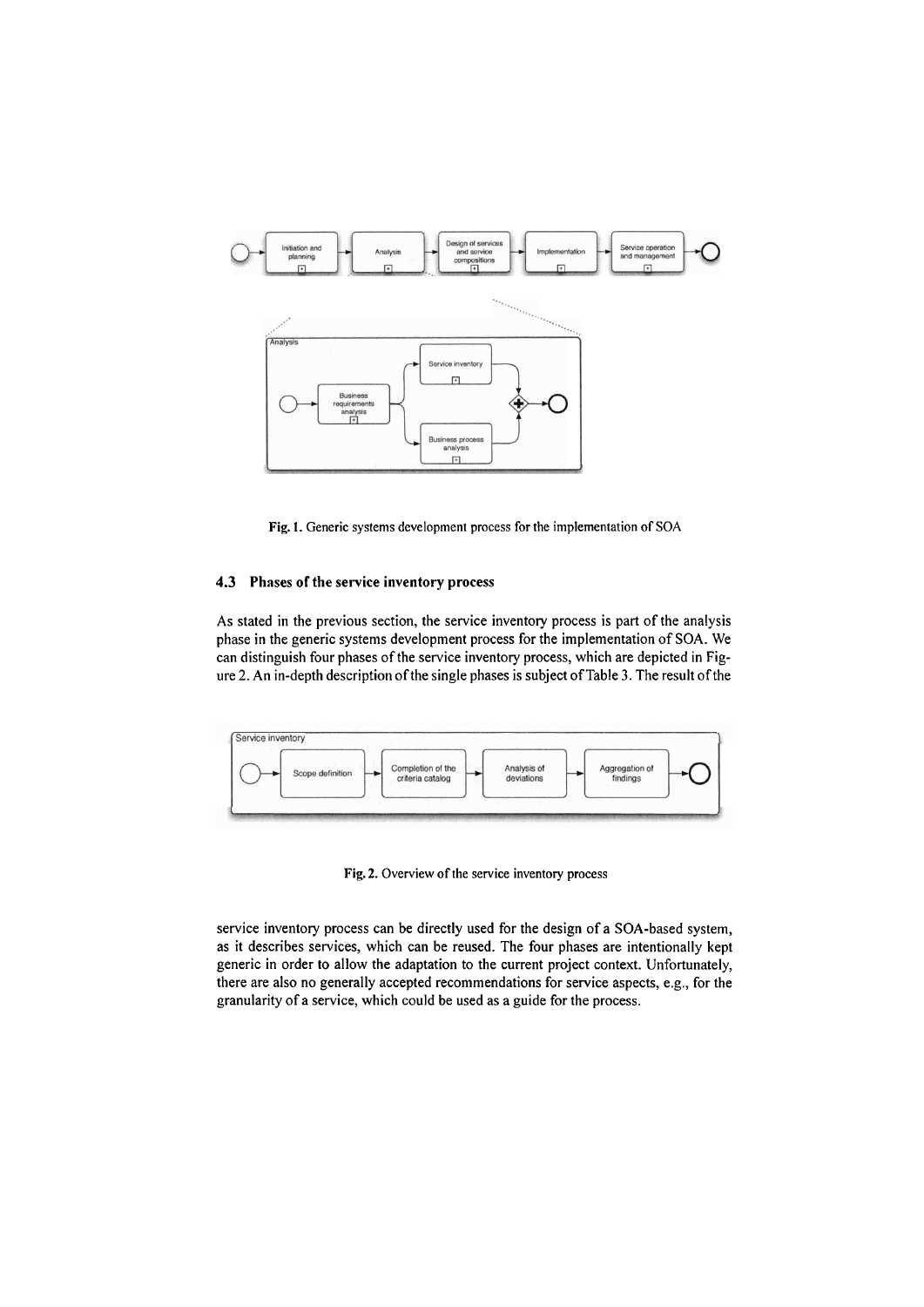| Phase                  | Description                                                                                                                                                                                                                                                                                                                                                                                                                                                                                                                                                                                                                                                                                                                                                                                                                                                      |
|------------------------|------------------------------------------------------------------------------------------------------------------------------------------------------------------------------------------------------------------------------------------------------------------------------------------------------------------------------------------------------------------------------------------------------------------------------------------------------------------------------------------------------------------------------------------------------------------------------------------------------------------------------------------------------------------------------------------------------------------------------------------------------------------------------------------------------------------------------------------------------------------|
| Scope definition       | In this initial phase, the aims and objectives of the service inventory have<br>to be defined depending on the current situation of the enterprise. There-<br>fore, the scope of the service inventory has to be set, e.g., what services<br>have to be assessed and what amount of time is available for the service<br>inventory. Furthermore, the properties of a service, which are needed to<br>fulfill the goals of the targeted project, have to be specified in terms of<br>the seven service aspects. In addition, the aspects have to be weighted<br>among each other with respect to their relevance for the project and de-<br>viations from the targeted state have to be defined. Finally, it has to be<br>specified how many deviations of what severity lead to negative rating of<br>the service for the project ("definition of materiality"). |
|                        | Completion of the crite-Based on the scope of the service inventory, in this phase the questions in                                                                                                                                                                                                                                                                                                                                                                                                                                                                                                                                                                                                                                                                                                                                                              |
| ria catalog            | the criteria catalog have to be completed during a review of the documen-<br>tation, an interview, or a walkthrough. The criteria catalog is completed<br>per single service.                                                                                                                                                                                                                                                                                                                                                                                                                                                                                                                                                                                                                                                                                    |
| Analysis of deviations | In this phase, the deviations detected in the previous phase have to be<br>analyzed with respect to their severity. The deviations are classified into<br>the three types "minimal", "moderate", and "critical", based on the defi-<br>nitions provided in the initial phase.                                                                                                                                                                                                                                                                                                                                                                                                                                                                                                                                                                                    |
|                        | Aggregation of findings In the final phase of the service inventory process, the results of the pre-<br>vious phases have to be aggregated for every single service. The result<br>of this phase is a statement about the usefulness of the service for the<br>project and its ability to be integrated in the SOA. There are three pos-<br>sible outcomes of the service inventory process for every single service<br>in scope, which are classified into "green" ("service is useable without<br>restriction"), "orange" ("service is useable, but with restrictions"), and<br>"red" ("service is not useable" or "not a service").                                                                                                                                                                                                                           |

Table **3.** Phases of the service inventory process

Nevertheless, the service inventory process is not only an academic concept. In cooperation with a German IT consulting firm we developed an Excel based criteria catalog containing 28 questions, which can be mapped to the seven service aspects. We further integrated the service model of the firm, which classifies services into four categories. As a further enhancement of the generic process and criteria catalog, we created examples for the evaluation of the criteria to allow a quick access to the approach. Finally, we estimated the time needed for the completion of every single criterion in order to bundle the criteria into three preconfigured tests of different duration. Currently, the approach is used in first SOA projects.

#### **4.4** Service inventory process **by** means of an example

In this section, we Want to give an example of the service inventory process. In the first phase of our example, the objective of the service inventory is set to a check of service reusability. Due to this fact, the criteria of the catalog are the most important,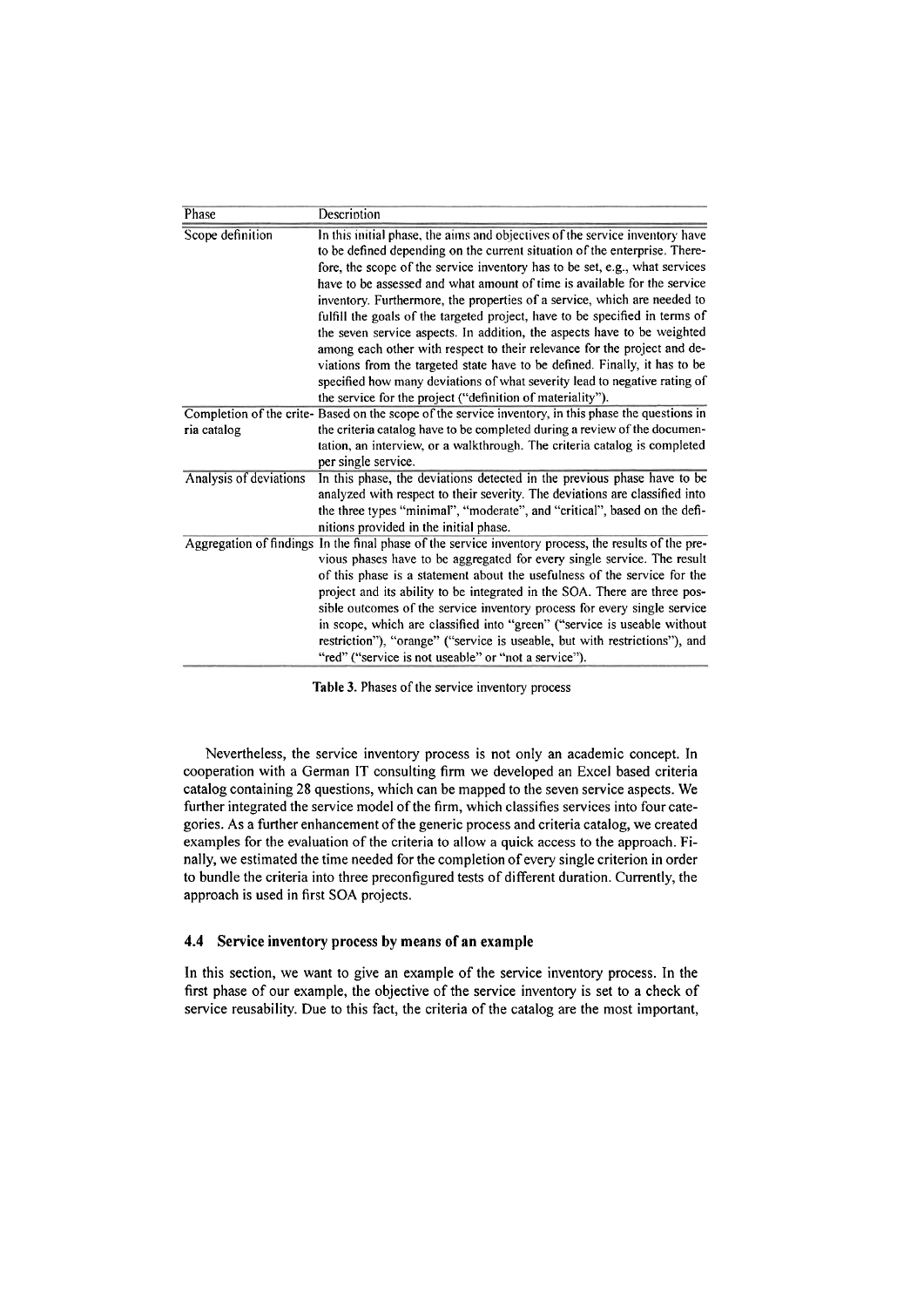i.e., receive the highest weights, which are related to the sewice aspect of reusability. A single critical deviation of a criterion related to reusability leads to an "orange" rating of the sewice, classifying it as only usable with restrictions. More than one critical deviation will lead to a "red" rating and therefore to the exclusion of the sewice from the SOA. In the next phase, the adapted criteria catalog is completed based on a review of the given documentation. The following questions are examples of criteria with respect to the reusability of a sewice:

- *Does the docurnenfafion provide informafion abouf fhe data types und formafs zised fo invoke fhe service?*
- *Does the description of fhe sewice provide mapping informafion of fhe service functionality fo the classijica~ion frarnavovk used by the enterprise?*

Subsequent to the completion of the criteria catalog, the deviations detected in the previous step have to be analyzed in detail during the third phase. In our example, the nonexistence of the documentation of both data types and format for the sewice invocation is classified as critical. Finally, the singular ratings of the service have to be aggregated. One single critical rating results in an overall classification of the sewice as "usable, but with restrictions" ("orange"), because of the lack of adequate documentation for data types and formats is easily remediable.

The service inventory process is documented in a dedicated format, containing information about the assessed sewices, the scope of the service inventory, the auditor performing the sewice inventory, the findings as well as the time needed for the service inventory. Based on the documented amount of time needed for both the sewice inventory process and single criteria, the service inventory process can be customized in order to fit the needs with respect to the time restrictions of the project.

# **5 Conclusion and outlook**

In this paper, we presented an approach to the analysis and evaluation of an enterprise service ecosystem, which is called service inventory. The service inventory is not a new systems development methodology but an enhancement of existing approaches with a strong emphasis on the current Situation of an enterprise planning to implement a SOA. Our approach details the phases of vendor specific processes coping with the analysis and integration of existing sewices. All of the vendor specific processes address existing services, but they do not address how to analyze and evaluate them with respect to their potential use for the SOA implementation project. Based on the generic character of our approach it is highly adaptable to the needs of an individual enterprise.

In the future, we have to specify and formalize the phases of both the generic process and the service inventory process in more detail, whereas the differentiation of the phases in both processes will not be changed. Additionally, the sewice aspects, which are the foundation of the sewice inventory process, will be improved further with respect to recommendations for the individual service aspects. For this, we are currently preparing a multi-participant case study to evaluate best practices for service granularity in different industries. Of further importance is also the specification of sewices itself. We will evaluate existing specification frameworks for the description of sewices